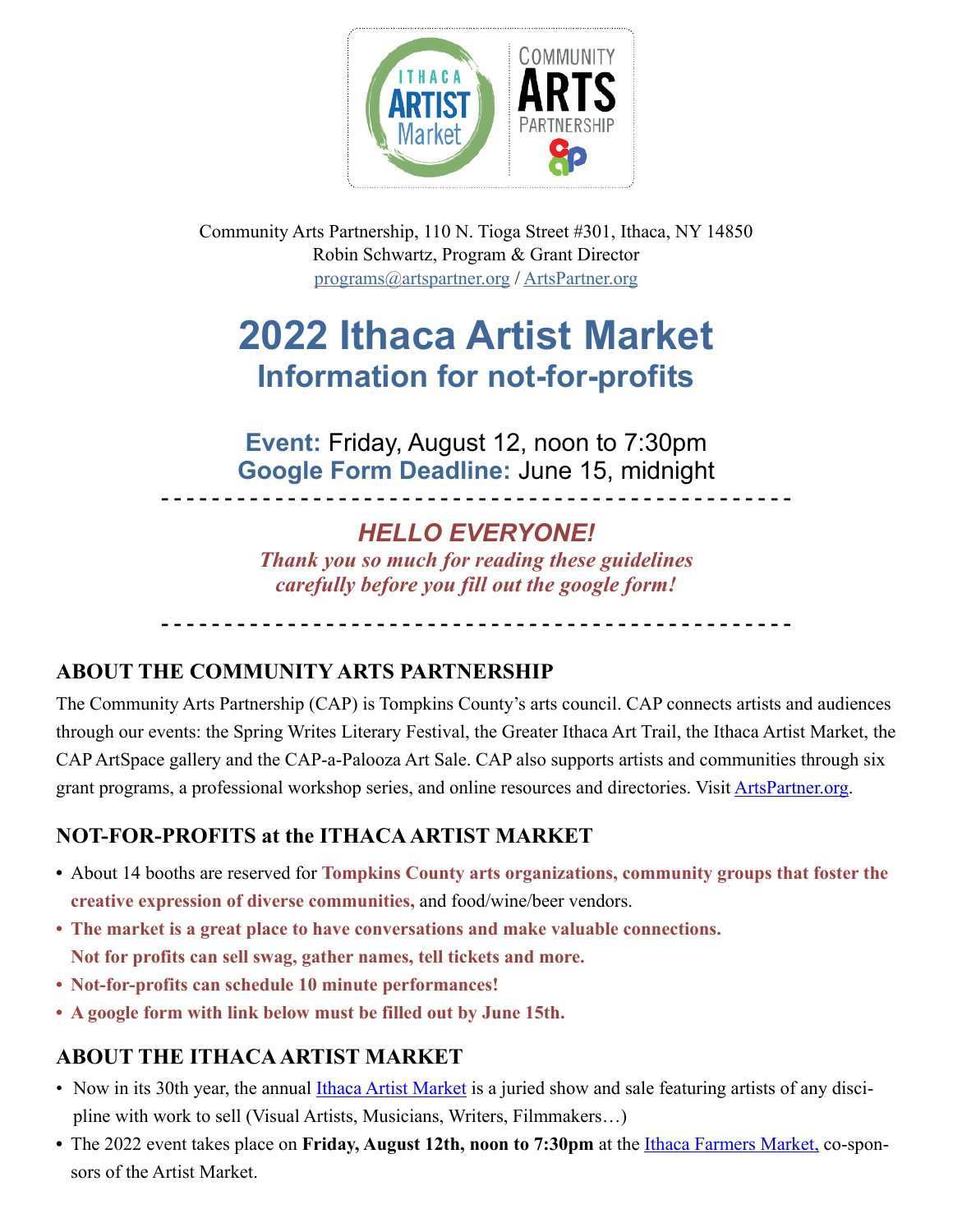- **•** 70 booths are reserved for artists. The remainder are for not for profits, food and drink beer vendors!
- **•** The East Hill Jazz Group will play throughout the event, and there will be short (10 minute tops) performances throughout the event near the dock. (Your google form asks if your group would like to perform!)
- **•** The Artist Market is advertised through e-blasts, social media, calendar listings, interviews, press, paid advertising, and more. The Farmers Market will also promote the event. Participating artists will also be encouraged to reach out to their audiences and patrons.

#### **BOOTH FEE**

• **Full booth:** \$65 for a full booth.

**Half booth:** Please e-mail [programs@artspartner.org](mailto:programs@artspartner.org) if you would like to pay \$33 for a half booth (we'll match you up with another not for profit or artist and send you a payment link) or if you would like to have the fee waived.

- **Invoice:** E-mail is you need an invoice.
- **How to pay:** Checks are made out to "Community Arts Partnership" and mailed to the address above. (Please do not hand deliver.) \$65 can be paid at the [Artist Market page.](https://artspartner.org/content/view/ithaca-artist-markets.html)

#### **TERMS: ORGANIZATIONS**

- are responsible for being ready by 11:45 and remaining until 7:30m.
- must contact the Ithaca Farmers Market office if they would like to sell food to see if permits are required.
- will not play their own music or run video with sound. If you would like visitors to hear something recorded or online, headphones must be used.
- may not remove anything screwed in or nailed down in their booth. Full details will be in your confirmation information. Organizations must work with the oddities or limitations of the booth provided.
- can have fees returned until August 1st if an organization can not attend the market. No fees will be returned after August 1st for any reason whatsoever.

#### **ASSIGNING BOOTHS and MARKET CONDITIONS**

- The market is an open air structure with a roof.
- You can find a pdf with images of each Farmers Market booth on our Artist Market page.
- The booth images are up to date as of May 17. The regular inhabitants of booths can change them anytime, so there's no guarantee that the images will be up to date in August.
- Most booths are about 12' x 10' deep with a roof. Most have dirt floors, a few have wood.
- Each booth is different and is tailored by their usual Farmers Market vendor. Some have shelving on the sides, some have counters that stretch across the whole or part of the front.
- Having a particular booth in previous years is not a guarantee that an applicant will continue to be given that booth. Many factors come into play when assigning booths. Artists who apply for the Artist Market and have a regular booth for the farmers market season will be given their usual booth. Food vendors will also be given their usual booths. Corner booths will generally go to two artists sharing a booth.
- It is optional for applicants to list specific booths in order of preferences, or you can request "no preference.". (i.e., first choice 45, second 87…. Or 45, 65, 76, 67, 2…. Or a request can also be made for a "shelf across the front" or "open booth".